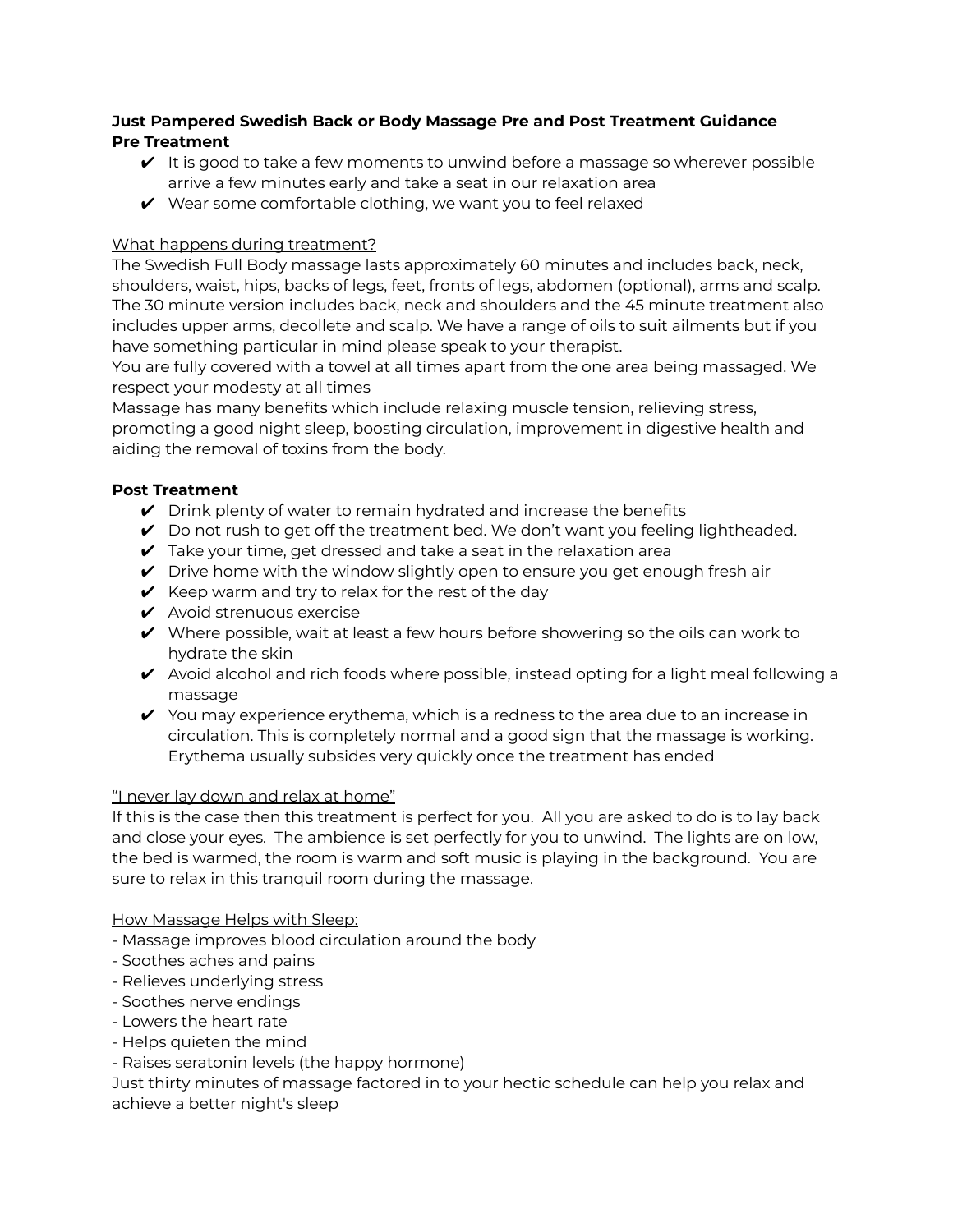# **Bespoke Fusion Back or Body Massage Pre and Post Treatment Guidance Pre Treatment**

- $\vee$  It is good to take a few moments to unwind before a massage so wherever possible arrive a few minutes early and take a seat in our relaxation area
- $\vee$  Wear some comfortable clothing, we want you to feel relaxed

### What is Bespoke Fusion? I haven't heard of it before?

Bespoke Fusion is created by us, named by our therapists. It is a combination of all of our years of massage experience and qualifications, combining Deep Tissue (for chronic tension), Myofascial (release of tension), Lomi Lomi (forearms), Shiatsu (acupressure), Sports Massage, Aromatherapy, Lymphatic Drainage, Pressure Point and all of the moves we have learned along the way through advanced training.

If you are suffering with a particular issue or have a build up of tension, the Bespoke will provide more results than a relaxing Swedish Massage. Our expert therapists will tailor a massage for exactly what your body needs on the day, with the perfect intensity and pressure for you.

### What happens during treatment?

The full body versions include back, neck, shoulders, waist, hips, backs of legs, feet, fronts of legs, abdomen (optional), arms and scalp, as a regular 60 minute or extended 70 minute version. In the extended, we spend even more time focusing on the areas of tension. The back, neck and shoulder massage is available as a 30 minute or extended 40 minute.

You are fully covered with a towel at all times apart from the one area being massaged. We respect your modesty at all times

Massage has many benefits which include relaxing muscle tension, relieving stress, promoting a good night sleep, boosting circulation, improvement in digestive health and aiding the removal of toxins from the body. These advanced massages all have their own benefits but are ideal for those who want more than a massage purely for relaxation purposes. They work well for clients suffering with postural issues due to work life or driving for long periods of time. They are also ideal after sports or regular exercise.

#### **Post Treatment**

- $\vee$  Drink plenty of water to remain hydrated and increase the benefits
- $\vee$  Do not rush to get off the treatment bed. We don't want you feeling lightheaded.
- $\vee$  Take your time, get dressed and take a seat in the relaxation area
- $\vee$  Drive home with the window slightly open to ensure you get enough fresh air
- $\vee$  Keep warm and try to relax for the rest of the day
- $\boldsymbol{\checkmark}$  Avoid strenuous exercise
- $\vee$  Where possible, wait at least a few hours before showering so the oils can work to hydrate the skin
- $\triangledown$  Avoid alcohol and rich foods where possible, instead opting for a light meal following a massage. Reduce caffeine intake (tea,coffee, soda) to aid the removal of toxins
- $\vee$  You may experience erythema, which is redness to the area due to an increase in circulation. This is completely normal and a good sign that the massage is working. Erythema usually subsides very quickly once the treatment has ended